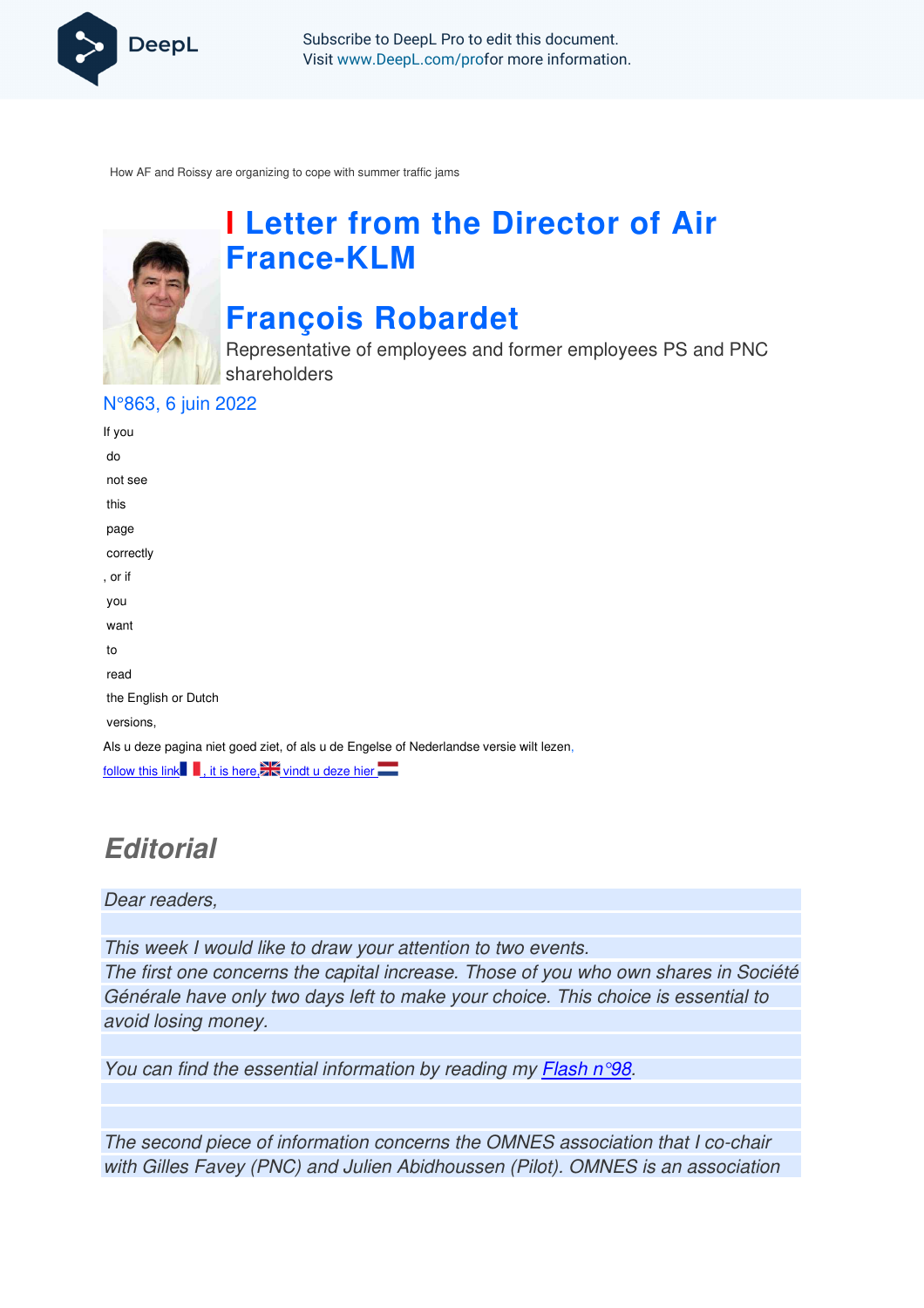under the French law of 1901, created in 1995, whose purpose is to organize seminars for Air France-KLM employees and trade unionists on a current theme.

OMNES is organizing a conference next Monday, June 13, from 2 to 5:30 pm, which will take place at the headquarters and by videoconference.

The theme: Air France employees facing ecological issues

The General Manager of Air France, Anne Rigail, has agreed to launch the conference.

We will then have a commented presentation of the infographics on sustainable aviation that we published on social networks and via this letter last year at the same time.

Philippe FONTA, (former Director of Environment at Airbus) will lead a round table discussion on three topics:

- Which energy sources to replace kerosene?

 - Air transport employees facing the ecological transition: a role to play in objectifying the societal debate?

 - The sector's ecological objectives are among the most ambitious in existence, what are the key factors to achieve them (policy, investment, institutions...)

Thanks to all of you to note it in your diaries.

François

.

## **Monday's Press Review**

### **> How Air France and Roissy airport are organizing to cope with summer traffic jams**

(source Les Echos) June 6 - **Summer will be hot in European airports**. For the first time in three years, air traffic is expected to approach and sometimes even exceed pre-crisis levels. Notably at Roissy-CDG, which expects 90% of summer 2019 traffic on peak days. **The spring vacations gave a foretaste of this recovery**, with traffic returning to 86% in May at European airports, according to Eurocontrol. That is an average of 27,491 flights per day

**This very good news for the sector was accompanied by nightmare days in several major airports, overwhelmed by the influx of passengers. The situation at Amsterdam-Schiphol, where KLM had to cancel more than 200 flights in May, is an extreme case but not unique.** In London, Manchester,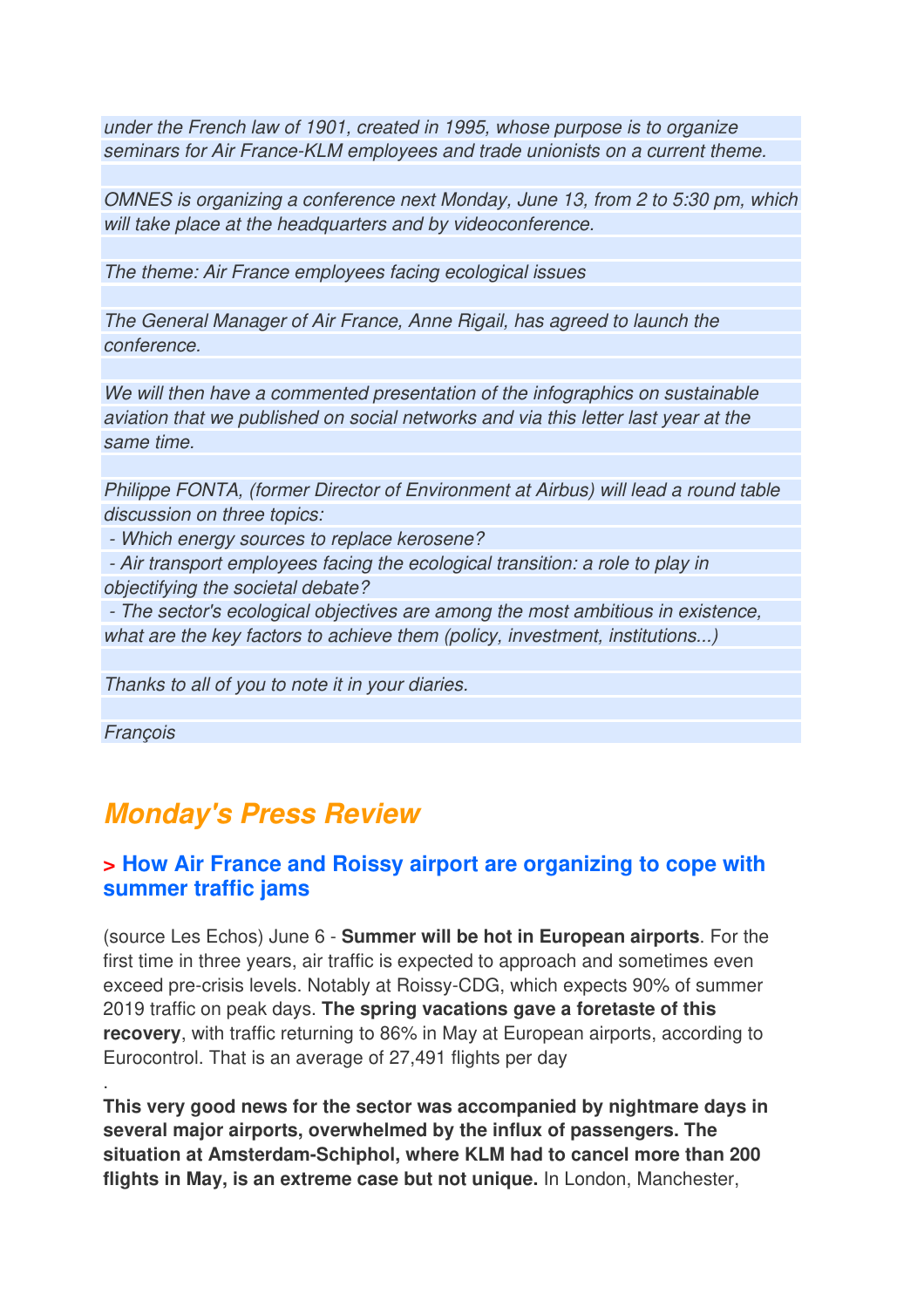Dublin, Frankfurt and Stockholm, endless queues have led to numerous delays and cancellations. Last Monday, an EasyJet Airbus A319 even had to take off from London-Gatwick without a passenger

!

.

.

.

**The main cause is the same everywhere: the lack of qualified personnel in airports and planes, at the end of a crisis that has resulted in tens of thousands of departures**. A large number of staff, who have been made redundant or have left under the voluntary redundancy plan, have changed jobs and will not be coming back," explains an airline trade union leader. Add to this the drop in training for the airline industry, the still high level of absenteeism due to Covid and the state of fatigue of current staff, and you can foresee a catastrophic summer at Roissy and Orly.

 However, at both Air France and ADP, the tone remains determined and even optimistic for this summer, which is seen as one of recovery. Throughout the crisis, Air France has managed to maintain a larger offer than its main competitors. This will be the case again this summer, with an offer almost equivalent to that of 2019. "We expect up to 120,000 passengers on the busiest days of July and August, and 100,000 per day at peak in June," says **Guy Zacklad, director of the Air France hub at CDG. We have no major concerns, even if everything does not depend on us alone,**" he said. For

its part, Paris Airports, which expects to return to 90% of 2019 traffic levels, has reopened all terminals used by Air France and its Skyteam partners. Only Terminal 1, where Air France is not present, will remain closed this summer, compensated by the reopening of 2B. So far, the Paris airport has managed to get through the first traffic peaks of the summer season without experiencing the same congestion problems as Schiphol, despite a peak of over 200,000 passengers last Sunday

**As early as last January, ADP and Air France had started working on the hypothesis, which was very optimistic at the time, of a return to flight of the entire fleet in the summer.** In January, we began recruiting some 300 additional staff at Paris-CDG," explains Guy Zacklad. We were able to draw up a staffing list in February

**Air France and ADP have also organized weekly meetings with their subcontractors.** This did not prevent some unpleasant surprises, such as the disastrous management of passengers with reduced mobility in April and May. "At the beginning of June, runway resources are secure, as is baggage handling," says the Air France hub manager

**There are still the usual black spots, such as the "PIF"** - passenger screening stations at boarding - **and the "PAF"** - air and border police. - During the crisis, some of the PAF police officers were reassigned elsewhere, and this summer their numbers will remain 15% lower than in 2019," explains Marc Houalla, the director of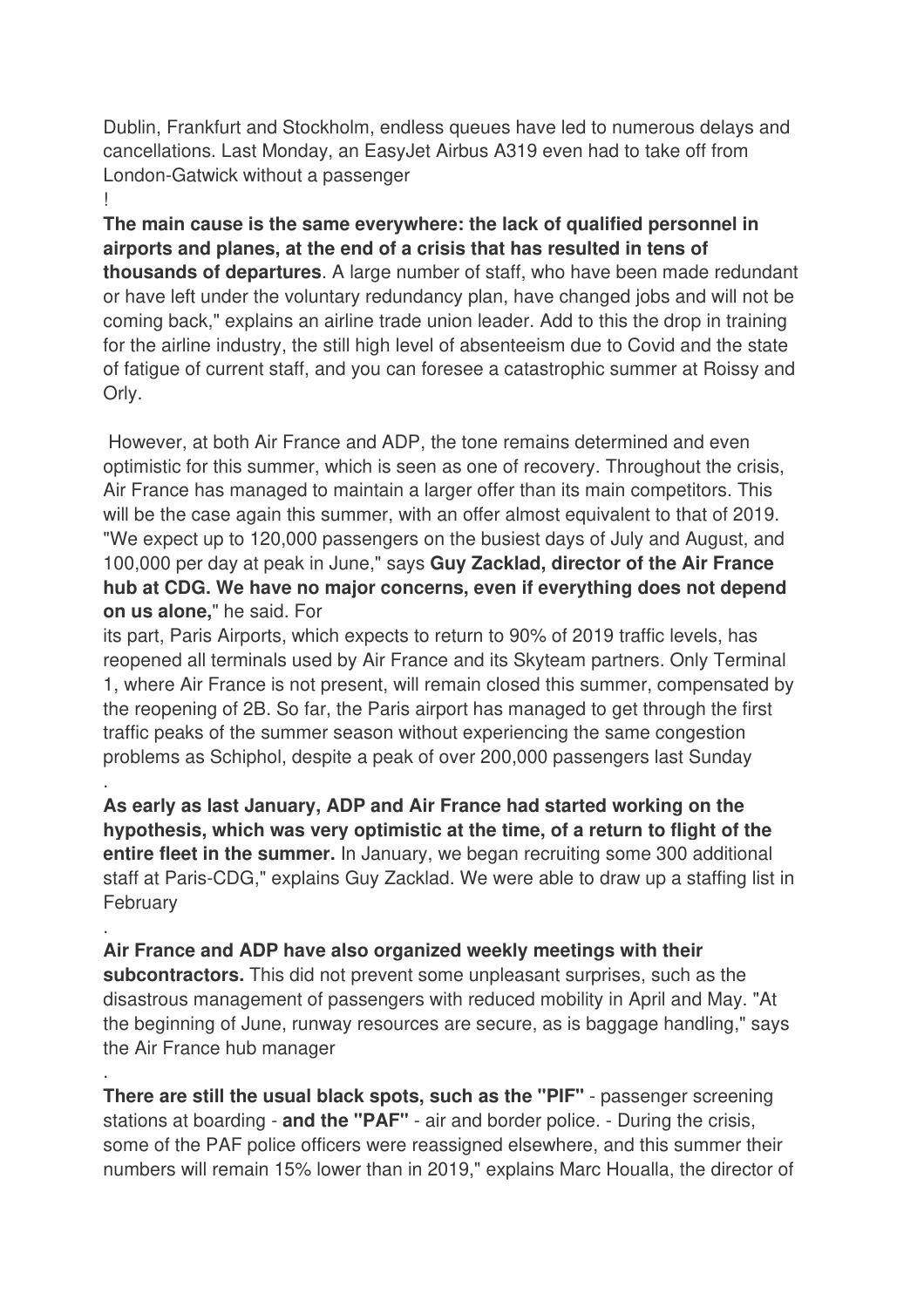Roissy-CDG airport. To remedy this shortfall, **we are counting on more intensive use of the Parafe airlocks. Their access has been extended to eight non-European nationalities**, including Americans and Canadians, who account for 15% to 20% of CDG traffic.

Thanks to this expansion, 40% of CDG passengers can now use the Parafe airlocks, "compared to barely 10% in 2019. Provided, however, that the airlocks are not broken, as happened again on June 1. I'm not saying that everything is rosy," says Marc Houalla. But over the last four weeks, the average passage time at PAF was 20 minutes.

### **On the side of the "PIF", however, the lack of personnel will not be**

"

**compensated by technology**. "We have placed the same order with our providers as in 2019, but due to recruitment difficulties and Covid measures, we will probably only be at 85% to 90% of the requested staff," laments the director of Roissy-CDG. To try to save time, ADP has placed agents in the queues to remind passengers of good practices such as the need to remove liquids from bags. "

The rate of bag searches at the PIF has risen from 12% before the crisis to 25% today," says Marc Houalla.

But here again, the situation has remained under control, "with 60% of the time spent at the "PIF" between 10 minutes and 20 minutes in 50% of cases," Marc Houalla

 emphasizes. This does not exclude some slippage. "**We are therefore not at all on a par with Schiphol or Heathrow, even if at peak times, waiting times can reach 30 to 45 minutes at the PIF and 45 minutes at the PAF,**" Marc Houalla concedes.

Nevertheless, it's best to be cautious **this summer**, arriving well in advance, especially during the peak traffic of the July-August holiday season. "**For a longhaul flight, we recommend arriving 3 hours in advance**," says Guy Zacklad.

**My comment:** The malfunctions observed in the last few weeks in European airports are worrying, as no short-term solution seems to be possible. The following article sheds light on the situation in the Netherlands.

In another article also published by Les Echos, an additional explanation is given:

"In the shadow of the airlines, the service providers suffer from a lack of appreciation of their jobs and offer unattractive hours. This is not enough to encourage people to join. Especially since the latest increase in the minimum wage means that the first eight coefficients of the collective agreement are now at the minimum wage.

This argument makes sense when you look at the air freight sector. At Roissy, Fedex recruits agents on permanent contracts at salaries higher than the minimum, so much so that Air France's subcontractors (and future subcontractors of CMA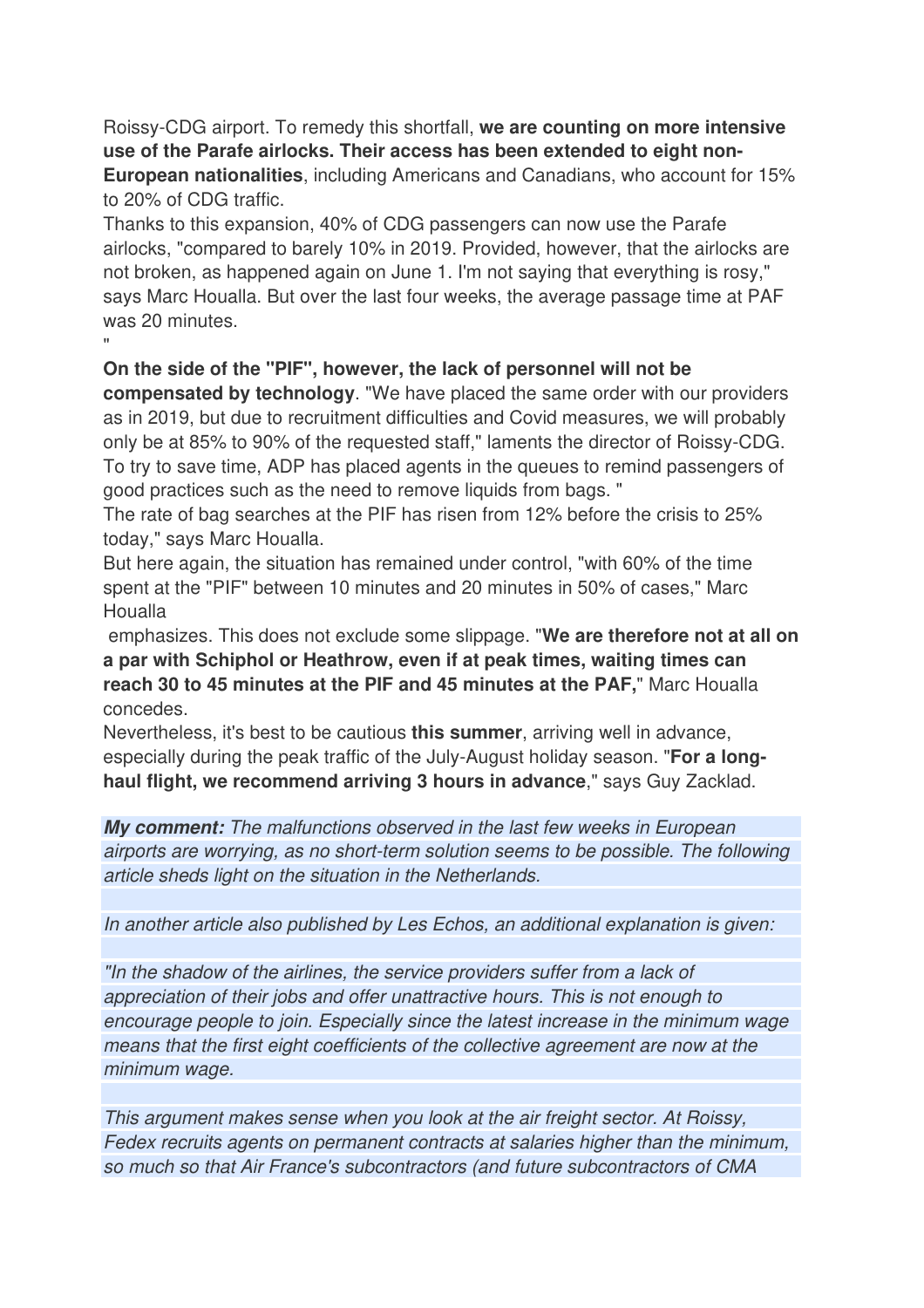CGM) are seeing their workforce (hired on fixed-term or temporary contracts) melt.

Last week, at the annual congress of the FNAM (Fédération Nationale de l'Aviation et de ses Métiers), the need for an overhaul of the collective agreement and an increase in the lowest salaries was clearly mentioned. Read more in the article "French air transport players approach summer with cautious optimism".

### **> Schiphol boss Benschop still expects summer queues, but the agreement with the unions is a good thing.**

(source Nos, translated with Deepl) May 31 - **Next summer too, passengers at Schiphol will have to deal with longer-than-usual crowds and lines**. Schiphol CEO Dick Benschop and FNV director Joost van Doesburg made this clear in the lower house. However, they believe that today's framework agreement between Schiphol and the unions will improve the situation

Benschop and van Doesburg were invited by the House of Representatives for a discussion. Benschop in particular was called to the carpet, because as managing director he is held responsible for the chaos at the airport in recent weeks. **Long lines, flights that had to be cancelled, all caused by a huge staff shortage. In particular, baggage handlers and security guards are in short supply**  (...)

According to Benschop, considerable efforts are being made to improve the situation. Flights will be moved to regional airports like Rotterdam, Eindhoven and Maastricht, if possible. The handling of flights at Schiphol will be streamlined and when airlines return slots, they will not be reallocated to other airlines. "Will the queues disappear in summer? I don't think so," warns Van Doesburg. (...) Like Benschop, **he would like to see fewer flights from Schiphol this summer to avoid problems.** 

**By paying higher wages and improving working conditions, Schiphol should become attractive again for job seekers. Less work will also be outsourced to companies that pay their staff poorly**. Van Doesburg, FNV representative: "At Schiphol, you are now becoming the working poor. This has to be improved, I have thought so for years. Today is, I hope, a turning point

**The Dutch government is the largest shareholder in Schiphol Airport, with 70%. Many members of parliament wanted to know how it could have come to this.** 

 $(\ldots)$ 

.

.

**In recent years, there has been too much emphasis on cost containment**, although this was also the case before Benschop took office. "We are making a change: the first concern at Schiphol will be quality ."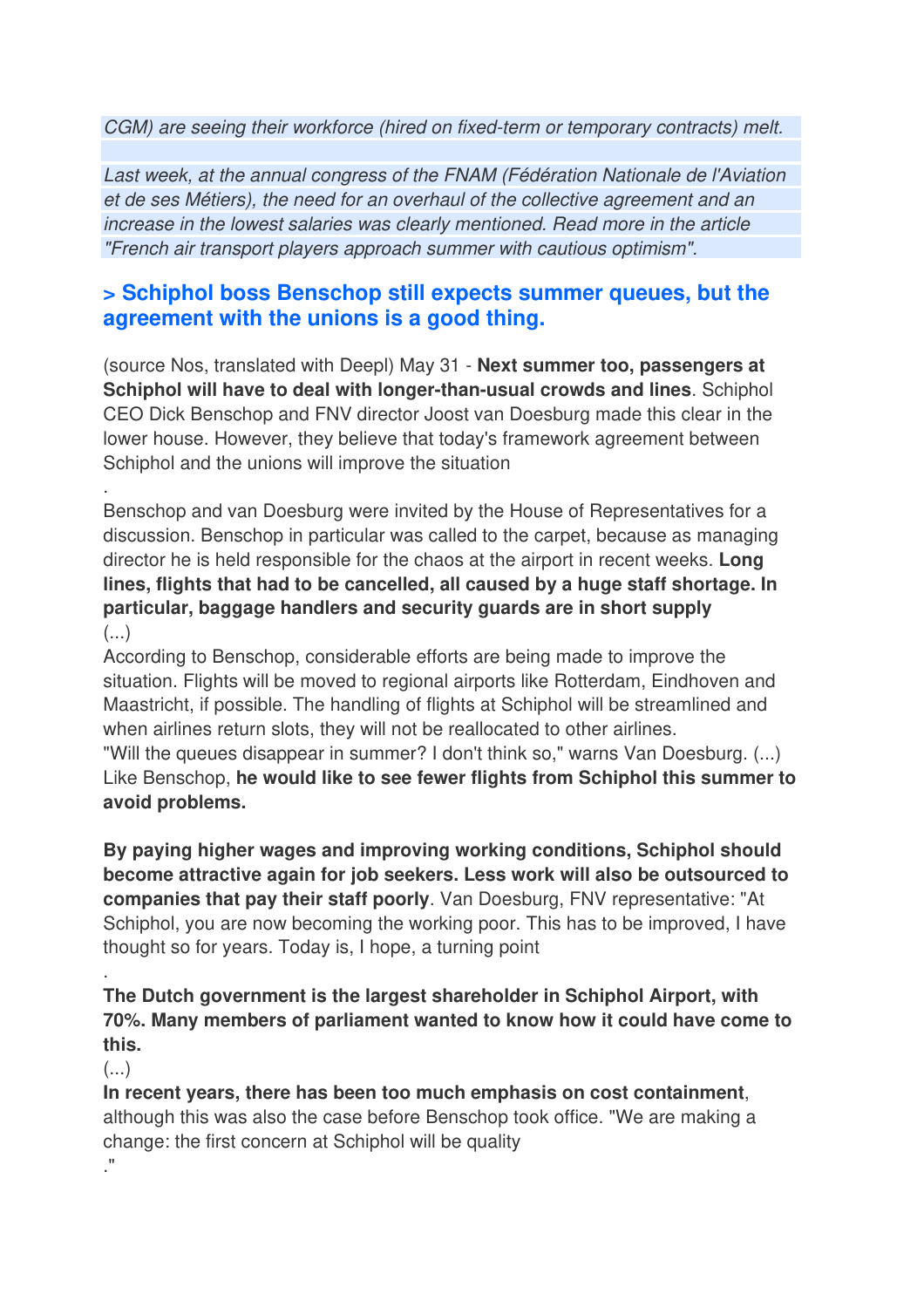**The left-wing parties in the lower house, in particular, want to put an end to what they call the race to the bottom**. At Schiphol, for example, there are eight baggage handling companies competing with each other, resulting in low wages. Benschop also finds this undesirable and therefore wants to agree with the government that no new handlers will be allowed at the airport.

**My comment:** The situation at Schiphol was once again disastrous this Saturday, June 4, with the cancellation of many KLM flights.

Here is an excerpt from the KLM press release:

"Late Saturday afternoon, KLM unfortunately had to decide not to allow any more passengers to board for departure to Amsterdam or to Europe. After taking a firm set of measures before the weekend, we were faced with unforeseen and acute circumstances beyond our control on Saturday. Due to adverse weather conditions and runway maintenance at Schiphol, many aircraft were unable to land or take off from Amsterdam.

### **> A strong majority in Parliament for the participation of the Dutch State in the rights issue**

(source Dutch Press) June 1 - **Both the Parliament and the Senate supported the Dutch state's participation in the Air France-KLM rights issue,** reports FD, with the right-wing opposition parties and the SP supporting the coalition. The PvdA and GroenLinks opposed the participation.

Despite the strong majority, many MPs remained critical of the plan, expressing skepticism about Dutch influence in the company and pointing out that so far the participation has not had any notable results.

**Finance Minister Kaag** also acknowledged this, but **said,** "**It is better to be at the negotiating table than to end up with a diluted stake of almost nothing. That way we can continue to informally influence the management of the company**.

**My comment:** By choosing to participate in the Air France-KLM capital increase without being diluted, the Dutch State will remain with 9.3% the second largest shareholder of the group ahead of CMA-CGM.

Delta Air Lines and China Eastern have chosen to follow the capital increase at zero cost, like the Air France FCPEs. Their stake will be slightly diluted.

### **> First quarter record for CMA CGM, with €75 million in profits... per day**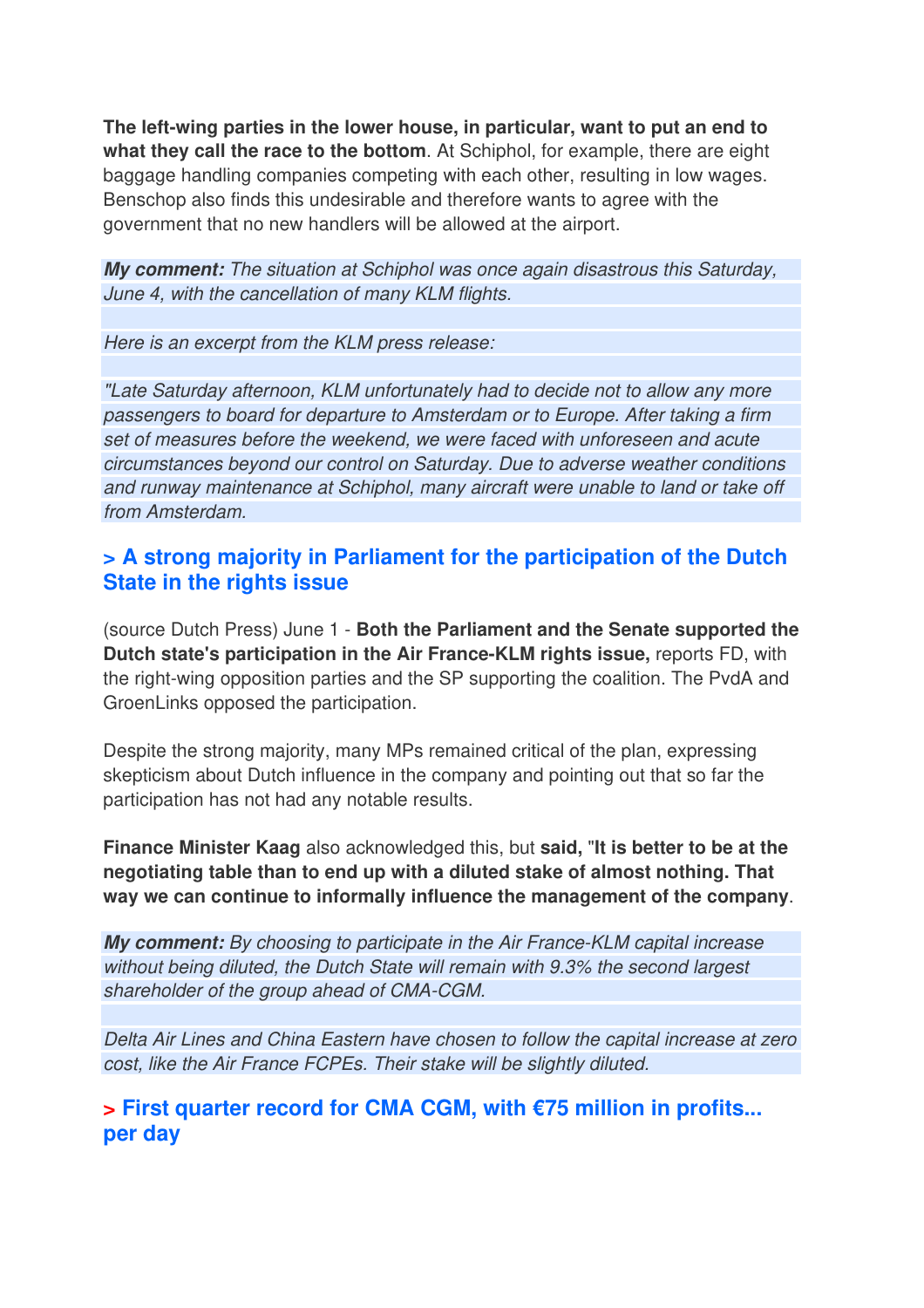(source La Tribune) June 4 - **French shipping company CMA CGM is off to a flying start in 2022. In the first quarter, the group posted a net profit of** \$7.2 billion (**€6.7 billion**), **or nearly** \$80 million (**€75 million**) **per day**! The Marseilles-based company had already closed 2021 in impressive fashion, with \$18 billion (16.8 billion euros) in profits, for a turnover of \$56 billion (52.2 billion euros). But it is off to an even better start, with **first-quarter net profit 3.5 times higher than 2021, while revenue, at \$18.2 billion, was up 70%**

**CMA CGM continues to benefit from the overheated shipping industry and the disruption of global supply chains in the post-Covid world, which is driving up the price of its services.** Despite a 3% decrease in volumes transported, its historical maritime activity - which represents 81% of its revenues - is up 73% compared to the first quarter of 2021. To support its growth, the company has expanded its fleet with 3 new vessels, as well as 5 chartered vessels, in addition to 14 second-hand vessels, in the first quarter alone. And it has already ordered 69 additional new vessels.

The group's figures are good, but CEO Rodolphe Saadé continues to call for caution, as in his 2021 review. "Continued strong supply chain pressures continue to weigh on the effective capacity of the global fleet since the beginning of 2022 and on the group's operations. The generalization of port congestion is degrading the quality of service, limiting the volumes transported by the maritime fleet," he summarized

### **Among the risks at the heart of the group's concerns is the increase in its costs, up 16% over one year. But for the moment, the price increase linked to the waiting times of maritime transport is growing even faster, which allows it to cash in on its new costs**.

 $(\ldots)$ 

.

.

Despite everything, the group with 150,000 employees "remains confident about its financial performance prospects for the year 2022".

#### (...)

**Its air cargo company CMA CGM Air Cargo, launched in early 2021, has just received its air carrier certificate from the French Civil Aviation Authority (DGAC) on June 1**. To develop this activity, **it will rely on its long-term strategic partnership signed with Air France-KLM in May,** linked to its entry into the airline's capital. It plans to create a fleet of 12 transport aircraft "by 2026". (...)

**My comment:** The future third shareholder of Air France-KML is making a string of ultra-profitable quarters. It benefits from an oligopolistic market, almost saturated.

**> On the verge of bankruptcy, will SAS go under foreign flag?**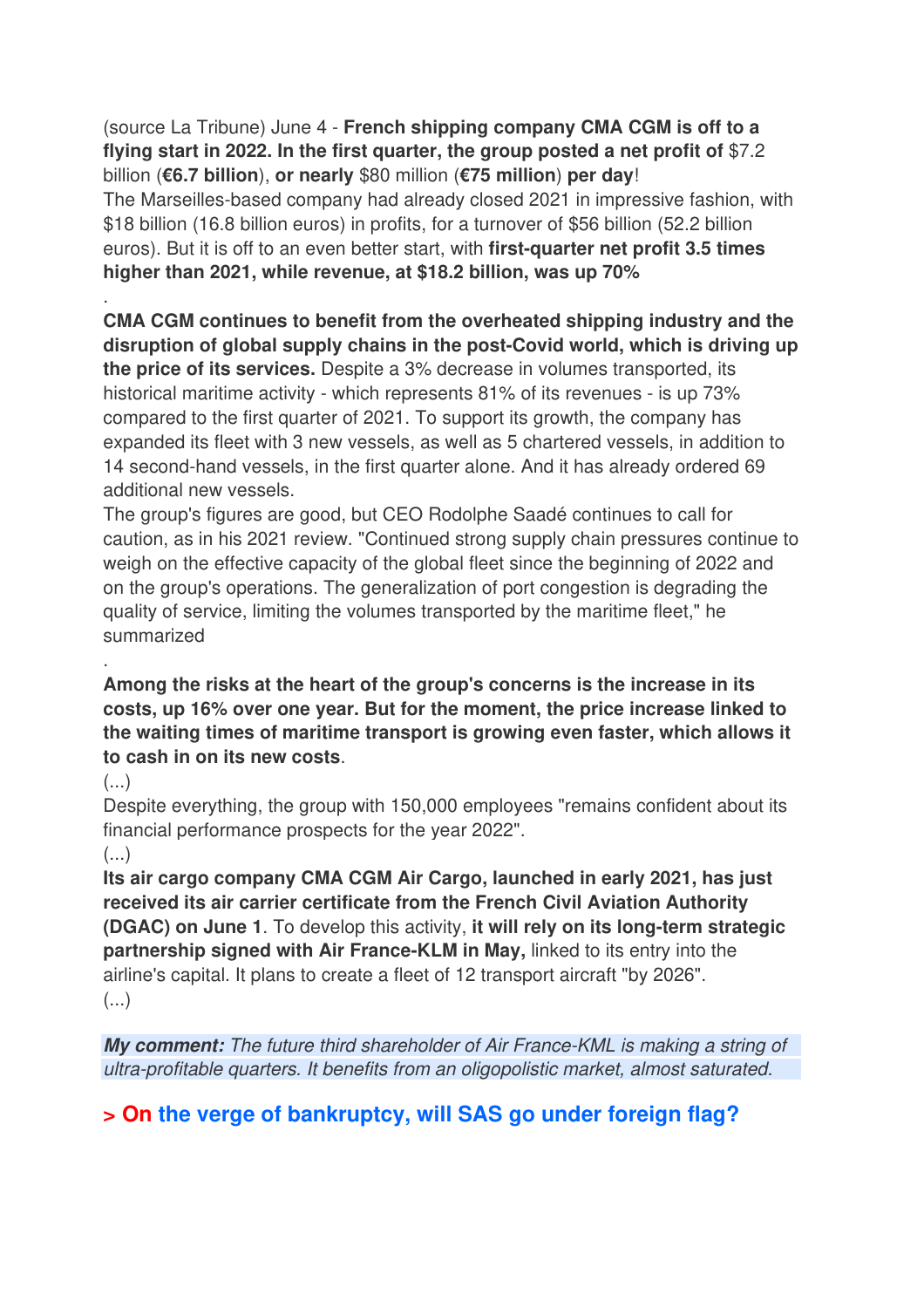(source Air Journal) June 4 - **On the verge of bankruptcy, Scandinavian Airlines System (SAS) could be taken over by a consortium of non-Scandinavian investors**, reports the business daily Dagens Industri.

These non-Scandinavian investors have appointed consulting firms to facilitate a takeover of SAS. But their investment would be conditional on a cost reduction and a financial restructuring of the Stockholm-based airline, which is currently partly owned by Sweden and Norway

.

.

**SAS said Tuesday it intends to launch a financial restructuring plan**: on the one hand, converting some 20 billion kroner (€1.9 billion) of existing debt and hybrid bonds into ordinary shares, and on the other hand raising at least 9.5 billion kroner  $(6904$  million) in the form of a capital increase

**This financial restructuring plan is in addition to the cost-cutting plan called SAS Forward**, which aims to save 7.5 billion kroner a year (712 million euros) through a "fleet reshuffle" and a "refocus" on long-haul flights. Although its losses have shrunk, SAS is still losing money -1.5 billion kroner (144 million euros) in the period February-April 2022.

 "**In the event that the debt sharing, debt conversion and capital raising projects could not be completed as planned, SAS would not be able to make do with its existing capital structure and cash flow, which means that the group could find itself unable to meet its maturities over the long term**," the Scandinavian airline announced.

**My comment:** looking at the airlines, the ones that have laid off the most staff since the Covid-19 crisis began are the ones now announcing capacity cuts:

- British Airways is cutting 10% of its schedule for summer 2022;

- SAS will operate about 3,750 (5% of 75,000) fewer flights than planned for the four months from May to August 2022.

Both British Airways and the SAS group have reduced their workforce by about onethird. With about one-sixth fewer employees than before Covid-19, easyJet hopes to maintain its program by reassigning the fourth A319 flight attendant who is no longer needed since the number of usable seats is reduced to exactly 150.

Consequently, in order to ensure a maximum number of flights this summer, SAS, like other European airlines in the same situation (notably Eurowings), has been obliged to charter A220s from Air Baltic under a wet lease.

Note: wet leasing or ACMI (Aircraft, Crew, Maintenance and Insurance) is a charter operation between airlines, where the scope of the lease includes the aircraft, crew,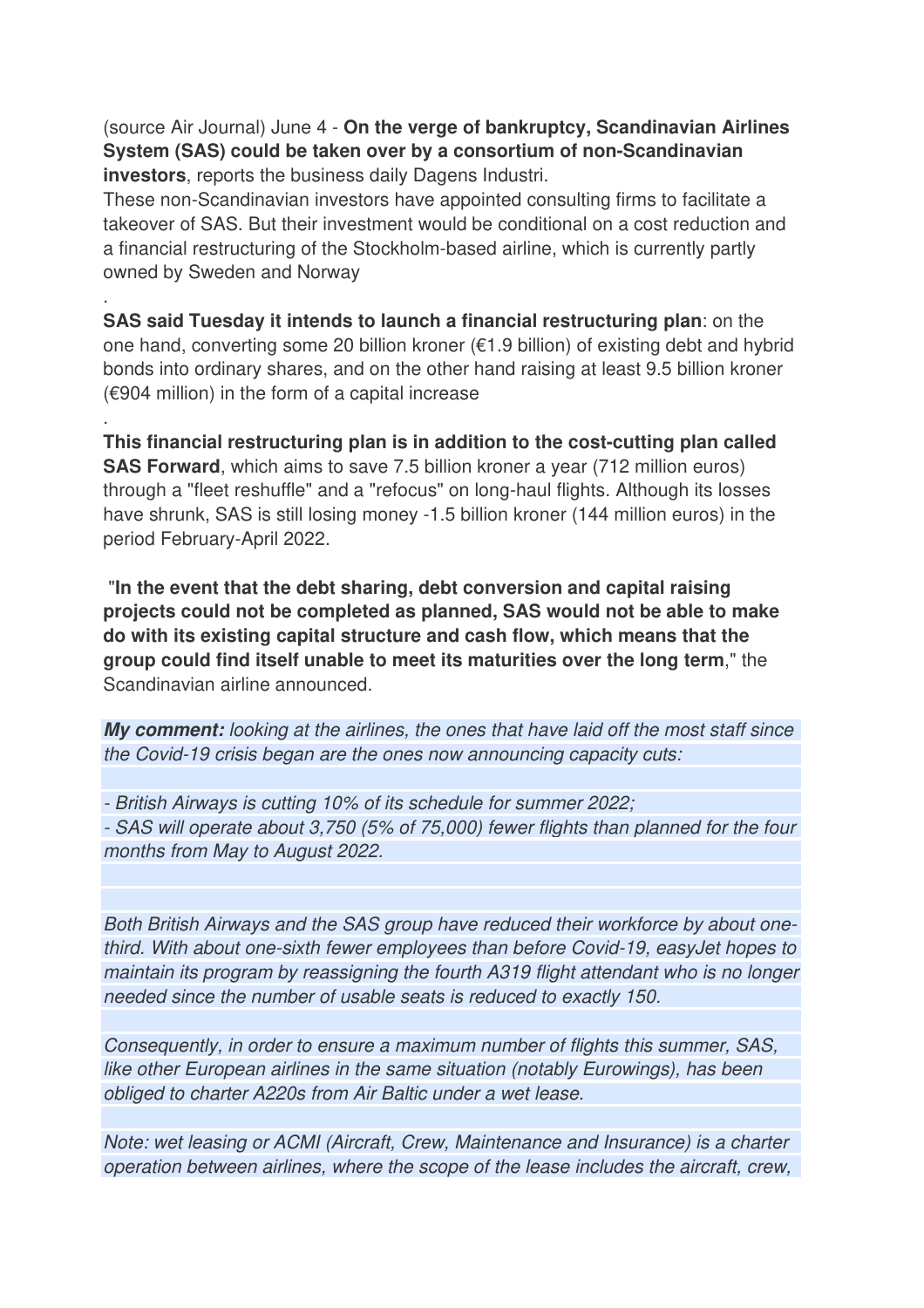maintenance and insurance, which are provided by the chartered operator (lessor). The other elements of the flight (fuel, airport assistance, traffic rights, overflight taxes, etc.) remain the responsibility of the client company (lessee, charterer or lessor).

### **> French air transport industry players approach summer with "cautious optimism**

(source Journal de l'Aviation) June 3 - While bookings are finally at their highest, sometimes exceeding 2019 levels, **air transport players are being cautious. At the FNAM annual congress, held** on June 2, several industry representatives tempered a euphoria that may only be a facade and of limited duration given the headwinds that airlines and airports will have to face.

(...  $\lambda$ 

.

Marc Rochet, CEO of Air Caraïbes and President of French Bee**: "Two phenomena are jeopardizing the potential benefits of this recovery**: the significant and unfavorable evolution of the euro-dollar parity (40% of a company's costs are in dollars) and **above all "the violent rise in fuel prices**

**With the doubling of the price of Jet A1, the weight of this item (generally between 25% and 35% of a company's costs) will increase considerably this year.** "After the past two years, no one was significantly covered for 2022. Even so, that just shifts the problem." According to him, **it takes a 20% increase in ticket prices to absorb the shock (and not fully cover the extra cost)** but (...) there is a brake on demand because of the fare increases."

(...)

.

Especially since fuel is not the only thing that has become more expensive for companies (...), **staff costs too, with employees asking for an increase in their salaries after two years of efforts, which should be granted..**. "This is going to be a very difficult year for air transport, with a very tense situation over the next twelve months in terms of airline economics," says Marc Rochet

**Olivier Casanova, CEO of CMA CGM Air Cargo, is working in a sector that has come out of the crisis stronger. He recalls that air freight rates have sometimes tripled compared to their historical averages**. While the sector was beginning to see its growth slow down slightly with the gradual return of bunker capacity, the Ukrainian crisis has again reduced supply (about thirty cargo aircraft are immobilized and several companies are no longer operational) and contributes to sustain the high level of rates (...). **Olivier Casanova is also concerned about the impact of the return of inflation, which could have an impact on ecommerce, which has played its part in the success of air freight for two years**  (...)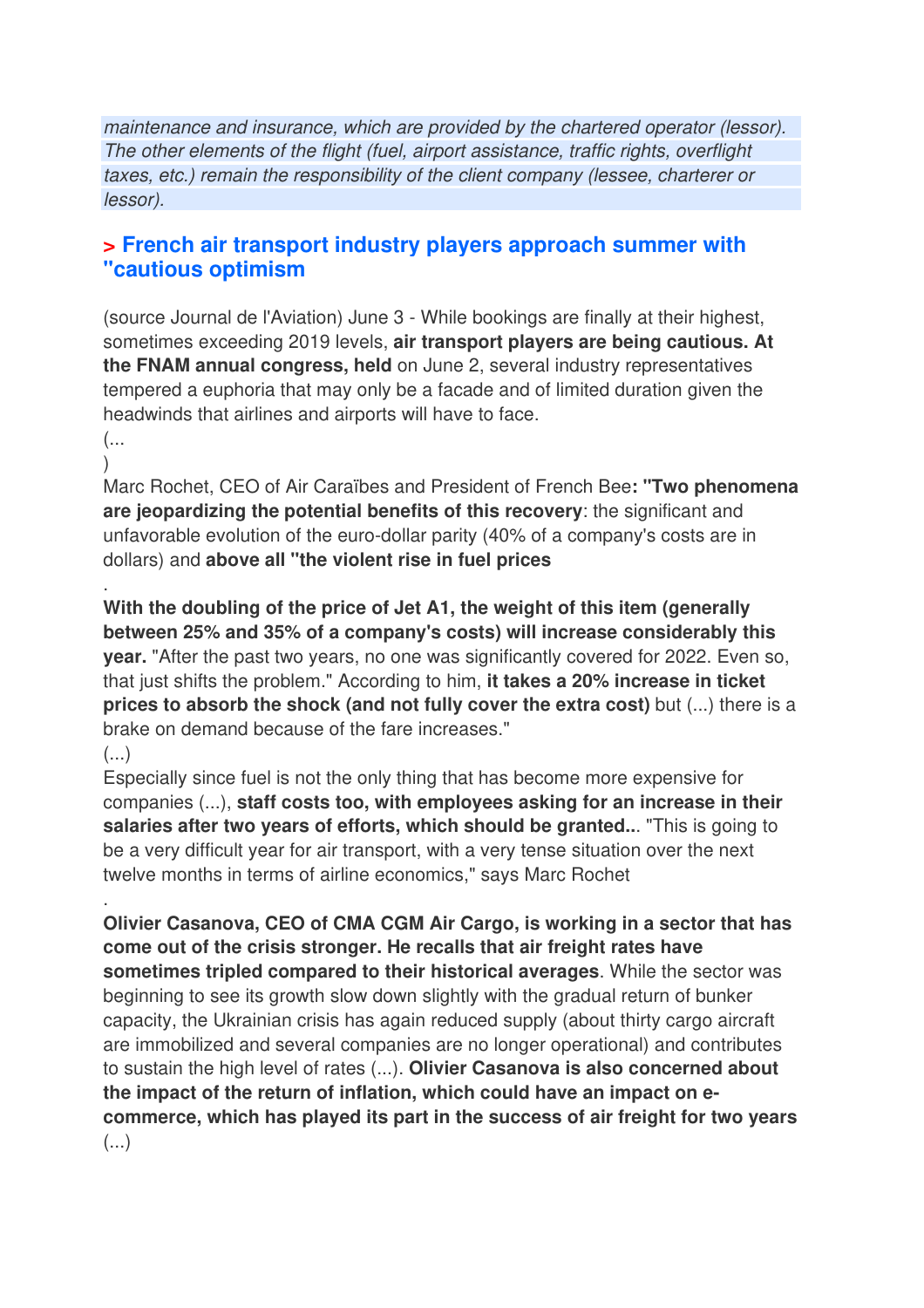**My comment:** Surprise at the FNAM 2022 congress: airline executives have mentioned the need to review low wages, especially among airport subcontractors.

#### I dare you!

.

.

.

### **> Europe will gradually replace jet fuel with green fuels**

(source: Les Echos) June 2 - For the French government, this is another check mark in the list of objectives of the French presidency of the EU Council, as well as a first step forward in the announced "greening" of European transport. **For air transport and aviation, this is a major, but insufficient, step towards the goal of carbon neutrality by 2050.** 

 After more than two years of negotiations, **the Transport Ministers of the 27 Member States, meeting in Luxembourg on Thursday, reached an agreement on the transport component of the European "Green Deal", announced in July 2021**. It aims to reduce by 2030 by 55% the polluting emissions of transport (compared to 1990) and to achieve climate neutrality in 2050. Starting with the sector most exposed to criticism by climate advocates: air transport

**The "ReFuelEU Aviation" project, adopted on Thursday, does not simply set targets for reducing CO2 emissions, sanctioned by a tax. It finally gives European airlines, who have been waiting impatiently for it, the means to achieve it by establishing, for the first time, a roadmap for the gradual replacement of petroleum-based kerosene by biofuels or synthetic fuels.** 

From January 1, 2025, aviation fuel suppliers at all European airports with more than one million passengers will have to incorporate a minimum of 2% of sustainable fuels in their jetfuel. By January 1, 2030, this share will rise to 5%, including 0.7% of synthetic fuel, produced from hydrogen and CO2 capture. This will be followed by 20% in 2035 (including 5% synthetic fuels), 32% in 2040, 38% in 2045 and 63% in 2050 (with 28% synthetic fuels)

**The adoption of the draft "ReFuelEU Aviation" regulation was applauded at the annual conference of the National Federation of Aviation and its Trades (FNAM), which brings together all the players in the French air transport industry.** For both airlines and the aviation industry, sustainable fuels are seen as the main tool for decarbonization, at least for the next 20 years

**An effort on fuels will also be imposed on the maritime sector**, for which the draft adopted by the ministers sets targets for reducing greenhouse gas emissions from energy used on board ships and also hardens the tone on the energy spent on the quayside. The goal of the proposal is to reduce the greenhouse gas emission intensity of energy used on board ships by 75% by 2050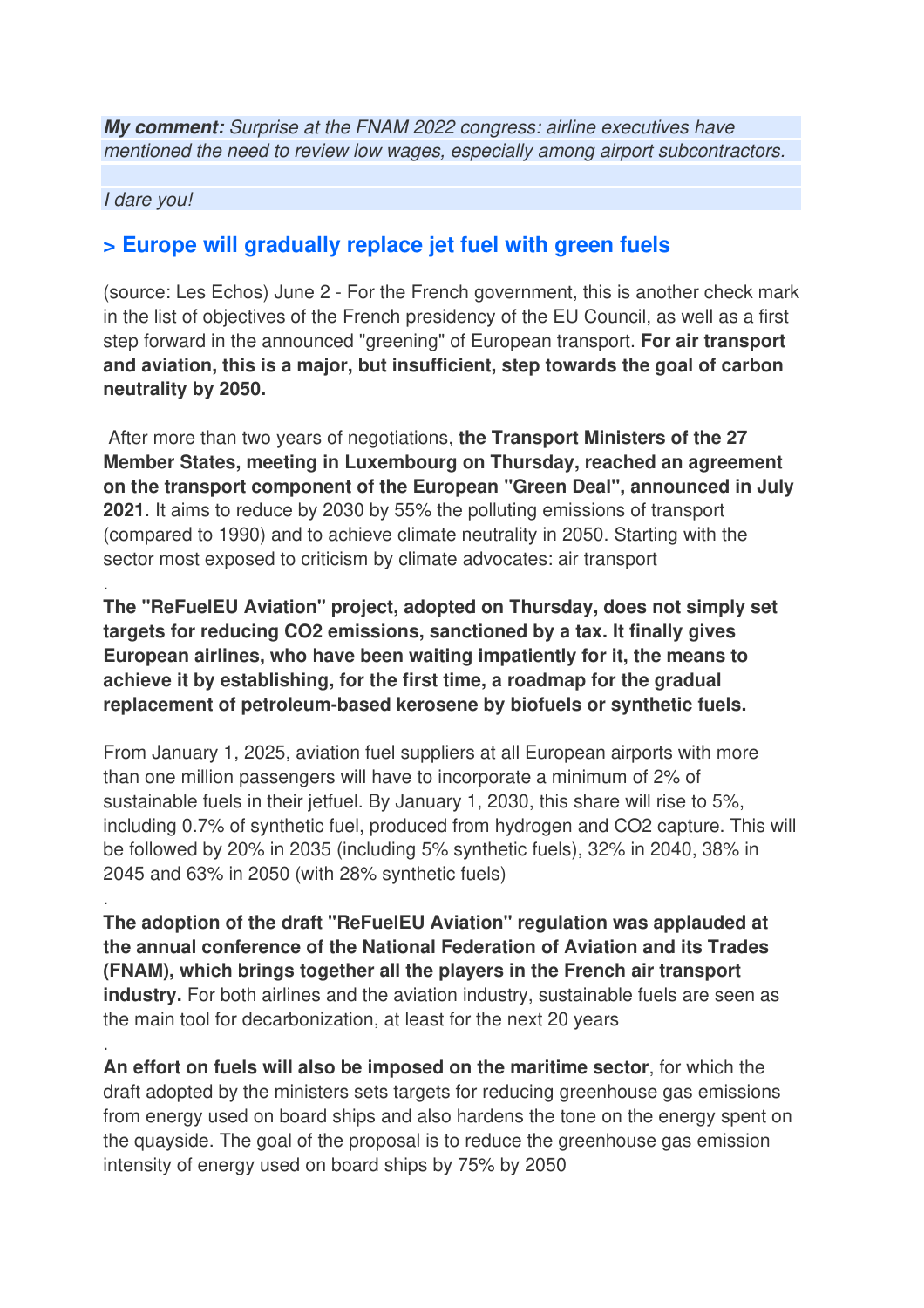**These fuels can be used in all current aircraft and can reduce the carbon footprint of a flight by up to 85%, with CO2 emissions offset by the CO2 captured by the biomass from which they are derived**, or by capture from the atmosphere in the case of synthetic fuels. Added to the future new generation of medium-haul aircraft expected around 2035, whose fuel consumption will be reduced by at least 30%, these sustainable fuels would already make it possible to achieve carbon neutrality for some traffic

.

.

.

**"But we still need to find them," said Air France CEO Anne Rigail on Thursday**. For the time being, fuel production in the world remains ultra-confidential and close to zero in France. And this, although the government has already established the obligation to incorporate 1% of biofuel in kerosene from 2023

**Hence the impatience of airlines to see a regulation requiring fuel producers to accelerate the production of sustainable fuels**. Air France and the main players in the sector were even campaigning for a more ambitious 10% incorporation rate by 2030. But thanks to this regulation, European production should increase from a few hundred thousand tons to 160 million tons per year by 2050. More than a hundred production sites, including at least three in France, should be created in Europe, creating more than 200,000 jobs.

This will not only cover the needs of European air transport in 2050, but also reduce the cost of sustainable fuels, which are currently four to five times more expensive than conventional kerosene. Nevertheless, even if the European Union plans to subsidize the development of this sector, this energy transition will inevitably result in an increase in air fares, in the order of 8.1% to 8.2% according to Brussels experts.

**My comment:** If some of the measures decided within the framework of the draft regulation "ReFuelEU Aviation" can appear restrictive for the European aviation, those concerning the objectives of production of biofuels were very expected.

They will allow manufacturers to start mass production since these measures will guarantee that their new products will find takers.

But this is only one step. It will be necessary to extend all these measures to non-European companies. It will be the responsibility of the International Air Transport Association (IATA) to ensure this.

### **> Environment: Greenpeace accuses the European aerial of "greenwashing**

(source Air Journal) June 5 - **A new Greenpeace report, entitled "Towards a Climate Crash?", scrutinizes the environmental commitments of seven**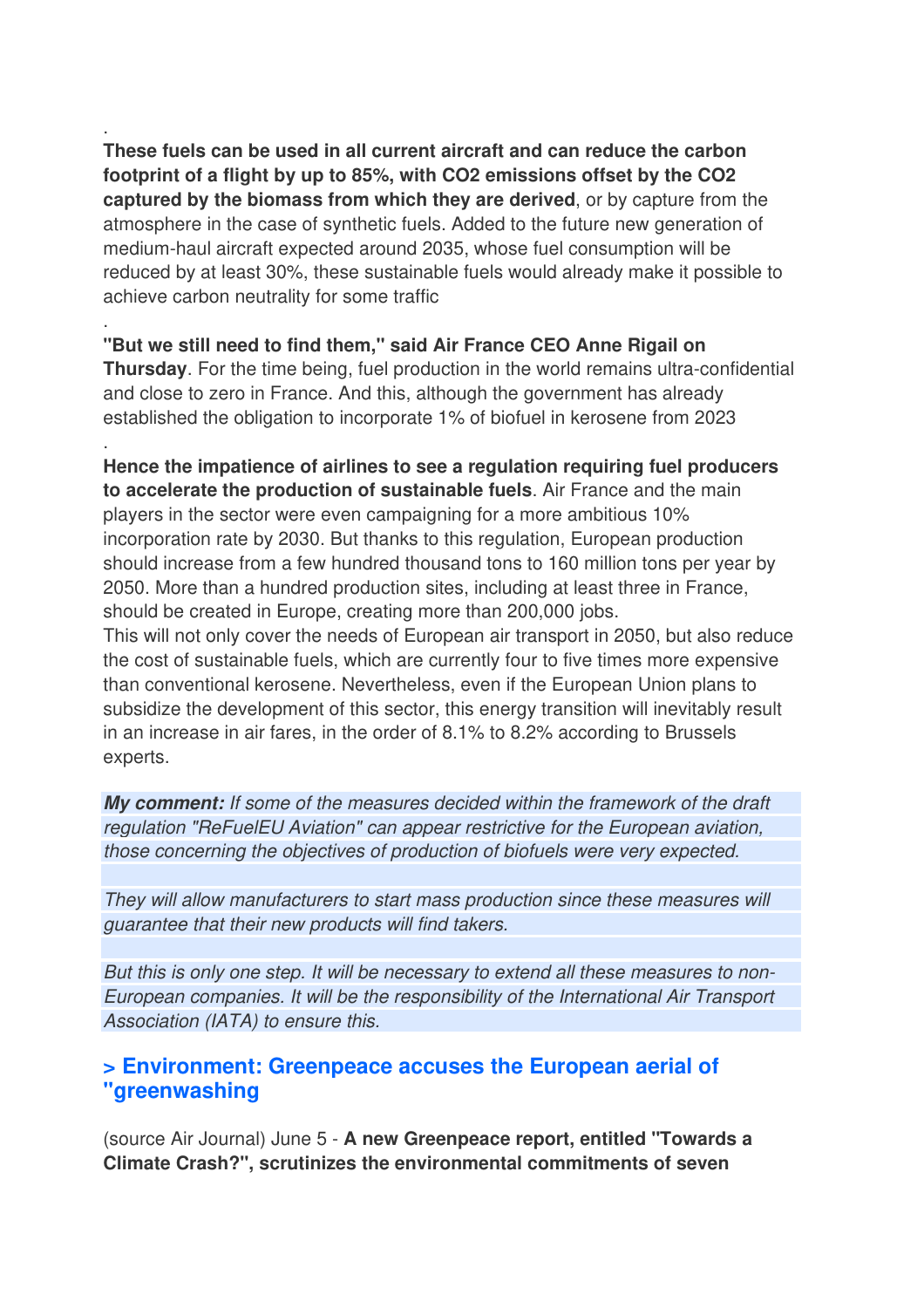**European airlines** - Lufthansa, Air France-KLM, IAG (British Airways, Iberia and Vueling), Ryanair, easyJet, SAS and TAP Air Portugal.

 In particular, the report analyzes the credibility and integrity of airlines in favor of climate protection, dissecting the promises and solutions in this area. **According to the authors of the report, the main European airlines are "greenwashing", relying** mainly on "false solutions such as carbon offsetting or (at best) insufficient solutions such as sustainable aviation fuels to fight climate change. (...)

" Overall and not surprisingly, the main European airlines are still not up to speed on social or environmental issues, despite the massive public funding they received during the Covid crisis. **On the climate issue in particular, false solutions and greenwashing are still the order of the day. Air France-KLM - which the previous government of Emmanuel Macron had promised to make, in all modesty, the greenest company in the world - is no exception to the rule**," comments Sarah Fayolle, Transport Campaigner at Greenpeace France

**According to Greenpeace, to limit the impact of climate change, there is no other solution than "reducing air traffic".** In conclusion, "in order to decarbonize the air transport sector, strong measures must be put in place to regulate the supply and demand of air transport, in particular by reviewing the sector's taxation, closing short flights and developing and prioritizing means of transport that emit less carbon, such as the train, the abandonment of infrastructure projects aimed at increasing the capacity of existing airports or even creating new ones, measures aimed at acting on the need for mobility (via, for example, the promotion of remote meeting technologies for companies or the development of more local tourism); Other measures could and should also be considered, such as restricting flight slots, eliminating airline loyalty programs or banning advertising for air travel.

**My comment:** Contrary to what the NGO Greenpeace claims, governments and airlines are taking action to ensure that air transport participates effectively in the fight against climate change.

#### The "ReFuelEU Aviation"

.

project has just been adopted by European transport ministers (see above). It provides for various measures that the NGO would like to see implemented.

The NGO also denounces airport expansion projects, and even the construction of new airports. However, all these projects have been abandoned: Notre Dame des Landes, terminal 4 of CDG, new runways in London or Frankfurt.

To respond to the sometimes unjustified attacks from air transport detractors, the OMNES association has been working for two years on the answers to be given. The June 13 conference will be a first step in providing everyone with some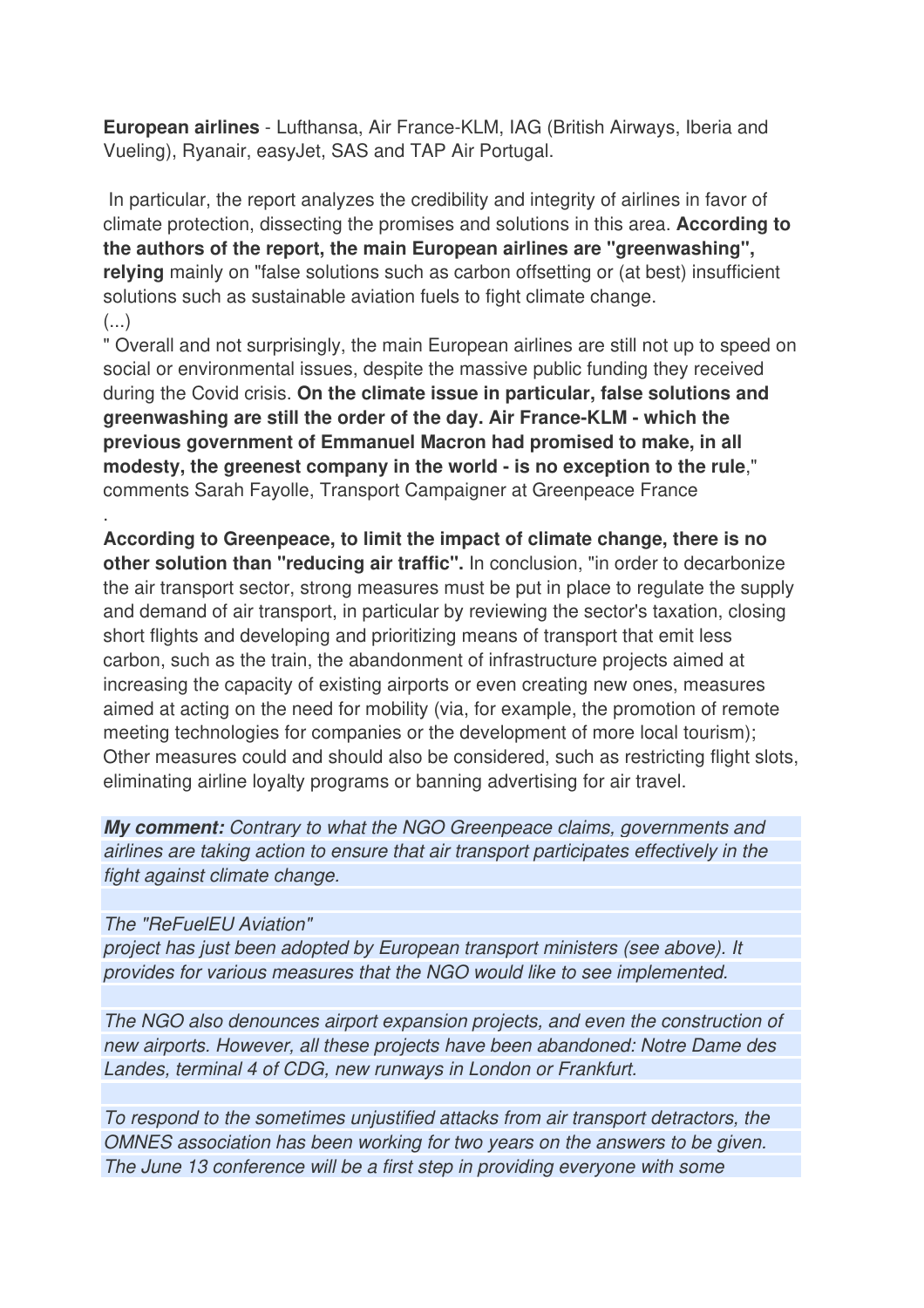answers.

The establishment of an observatory for sustainable aviation, decided last December by the French Minister of Transport, is part of the same approach.

## **Stock market press review**

### **> Air France-KLM, one of the biggest decliners on the SBF 120 at the close of business on Thursday 2 June 2022**

(source AOF) June 2 - Air France-KLM (-2.39% to 1.72 euro) The stock is made volatile by the capital increase in progress.

**My comment:** The capital increase operation will end soon. Until then, one should be careful in interpreting the changes in the Air France-KLM share price.

## **End of the press review**

## **> Air France-KLM Annual General Meeting on Tuesday 24 May 2022**

### **The Annual General Meeting of Air France-KLM was held on Tuesday 24 May 2022 at the Hilton Hotel in Roissy**.

Nearly a thousand employees and former employees gave me their proxy.

All the resolutions were adopted.

.

.

It should be noted that the two representatives of employees and former employees who are shareholders were officially appointed by the General Meeting:

For the pilots, Michel Delli-Zotti, with Guillaume Gestas as a possible replacement, succeeds Paul Farges.

For the cabin crew and ground staff, I have been reappointed, my possible replacement being Nicolas Foretz (cabin crew).

Thank you all for your trust and loyalty.

### **> Advice for employees and former employees who are shareholders**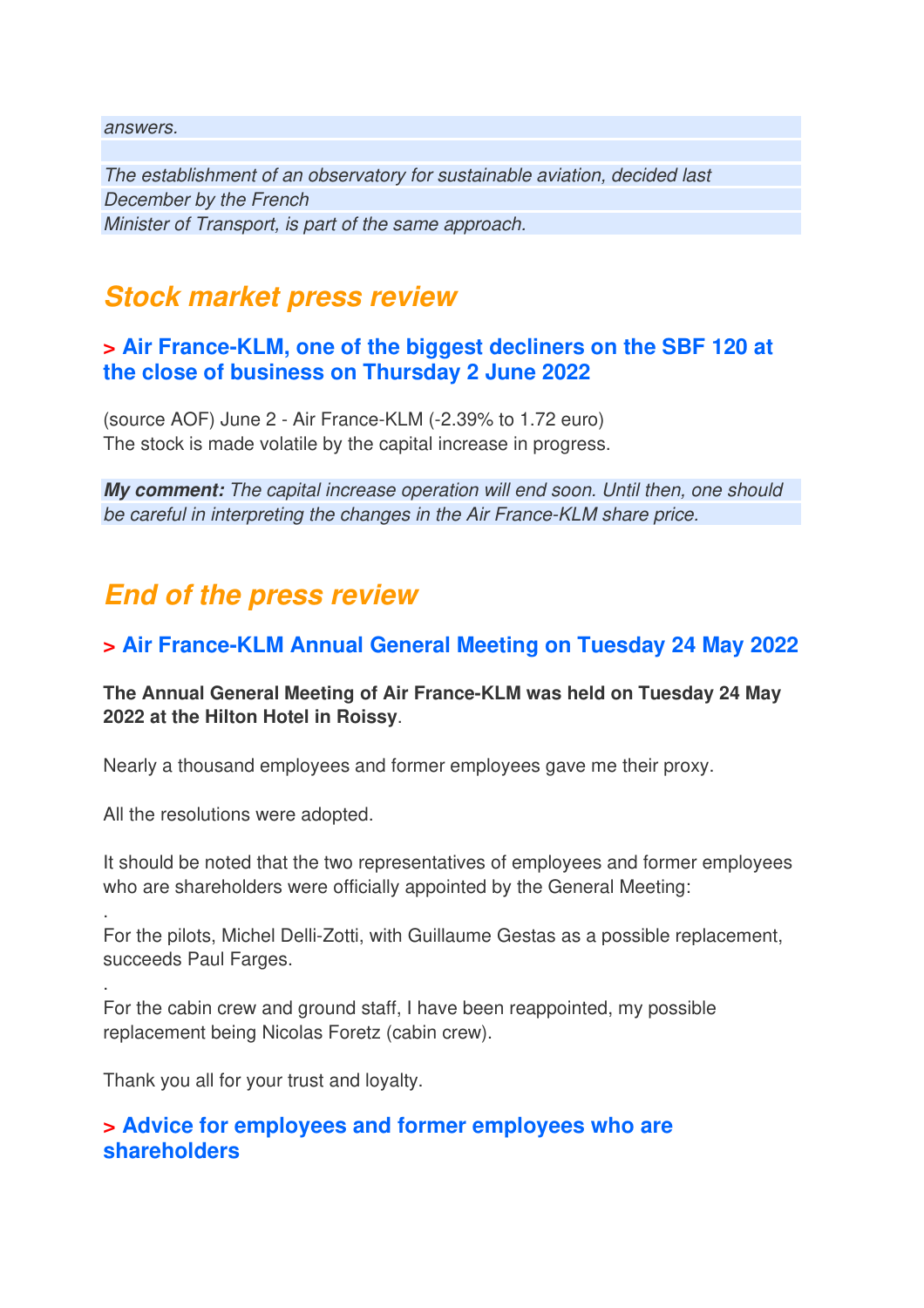You will find on my navigaction site the modalities of access to the managers' sites.

To avoid forgetting to change your contact information each time you change your postal address, **I advise you to enter a personal e-mail address**. It will be used for all correspondence with the management organizations.

Keep all the documents related to your Air France-KLM shares in one place: all the letters you receive from the different managers, Natixis, Société Générale, your personal financial institution if you bought your shares through it.

## **> Management of employee investment funds. Good to know**

When you invest money in one of the Air France FCPE funds, you get shares in these funds. You do not hold shares directly.

It is the supervisory boards, which you elected in July 2021 for a five-year term, that manage the funds and make the decisions.

The Aeroactions, Majoractions and Concorde funds only hold Air France shares.

The Horizon Épargne Actions (HEA), Horizon Épargne Mixte (HEM) and Horizon Épargne Taux (HET) funds manage portfolios of various stocks.

**My comment:** If you would like more information on the management of the various Air France FCPEs, please consult my website Navigaction, section Air France-KLM employee shareholding.

### **> My comments on the Air France-KLM share price trend**

Air France-KLM shares closed at 1.723 euros on Monday 6 June. It was quoted at 2.030 euros on May 24. It is down this week by -8.11%.

The Air France-KLM DPS is at 1.50 euros at the close on Monday June 6. It was quoted at 1.441 euros on May 25 at the opening. It is down this week by -7.98%.

**If we consider the overall value of the share + DPS, it has fallen in one week from 3.505 euros to 3.223 euros, a variation of -8.05%.**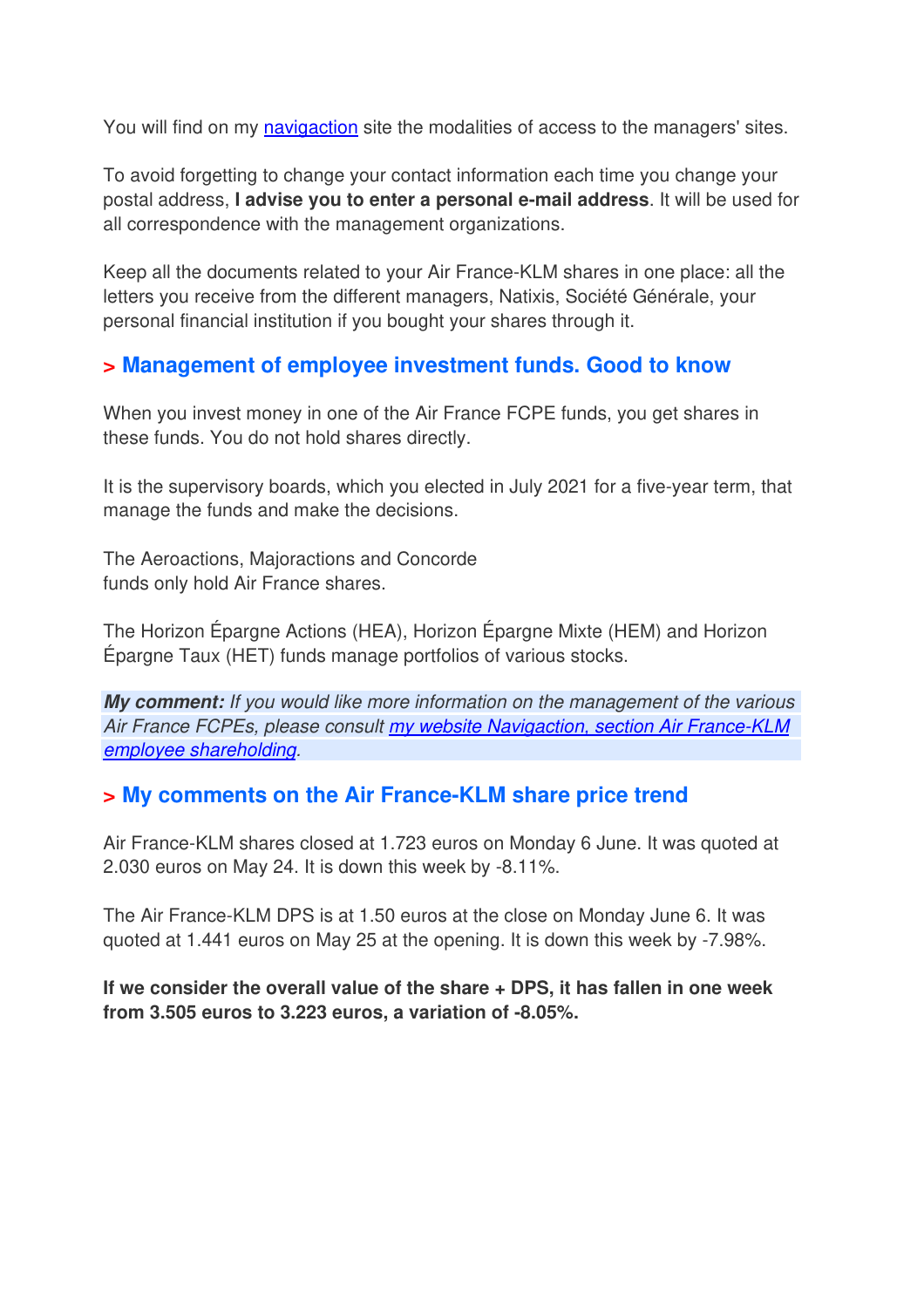

Air France-KLM share price performance compared to IAG and LH over one year.

**Since March 2021, Air France-KLM's share price has evolved in much the same way as that of its two main European competitors,** the Lufthansa and IAG groups.

However, there has been a divergence since the beginning of the year. Lufthansa's share price is performing better than Air France-KLM's, probably because the recapitalization of Air France-KLM is taking so long.

IAG's share price is down sharply. The high level of debt of the Anglo-Spanish group is highlighted by analysts.

**The average (consensus) analyst price for AF-KLM shares was 3.26 euros before the capital increase was announced**. The highest price target is 5.50 euros, the lowest 1.30 euros.

You can find on my blog the details of the analysts' consensus. I do not take into account the opinions of analysts prior to the beginning of the health crisis.

### **> My comment on the evolution of** fuel **prices**

**Since the start of the war in Ukraine, there is no longer any correlation between the price of a barrel of Brent crude oil and a barrel of Jet Fuel.** 

**Jet fuel is up this week by \$14 to \$172 a barrel. In two weeks, it has risen by \$26.** 

**Brent** (North Sea) oil is **down this week by \$2 to \$119 per barrel**. Since mid-February, it has been yo-yoing between \$100 and \$120.

At the beginning of March, Brent had reached \$132, close to its record of \$150 (in 2008).

At the end of October 2020, it was at a low of \$37.